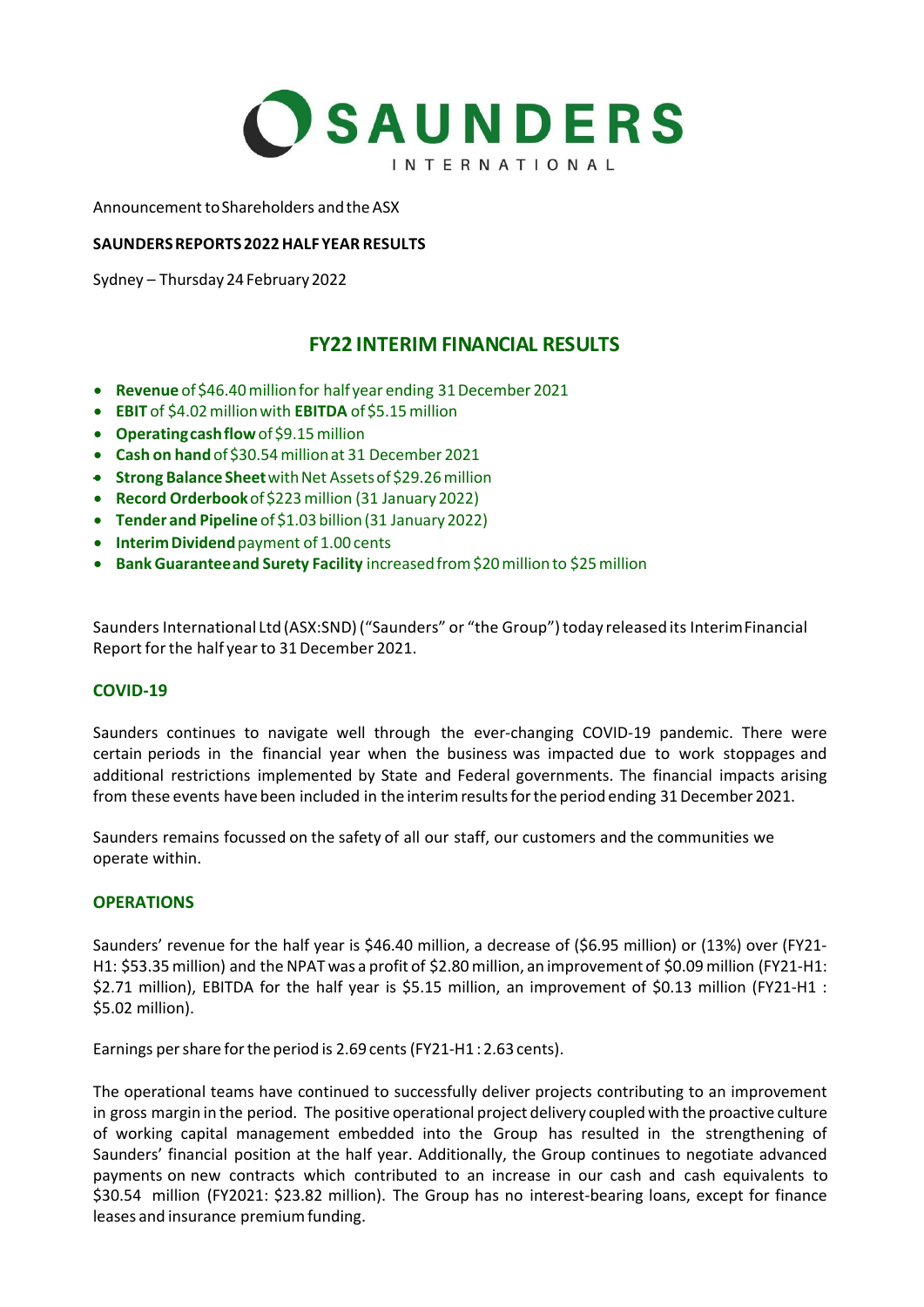## **KEY HIGHLIGHTS INCLUDE:**

- Strong Safety performance with 3.7 million hours LTI free.
- Secured \$165 million contract with Crowley for the design and construction of fuel storage tanks and EPCM services for the construction of a US Defence Fuel Storage facility in Darwin.
- Strong operating cash flow of \$9.15 million and strengthened balance sheet.
- Acquired and successfully integrated Saunders PlantWeave.
- Increased Bank Guarantee and Surety facilities from \$20 million to \$25 million to support future growth.
- Leading Australian contractor for the construction and installation of Geodesic Dome Roofs, with seven roofs safely installed over the past year.

Chief Executive Officer, Mark Benson said "The results for the half year reflects the continuation of a strong and stable operating performance for Saunders over the past three years. Although the COVID-19 variants, Delta and Omicron, have impacted our results and pushed some projects to commence later than planned, I am pleased that the resilience of our people and the diversification and dependability of our business model has produced solid earnings and strong operating cash conversion for the first half of 2022."

## **OUTLOOK**

Saunders work in hand as at 31 January 2022 is at record levels at \$223 million and will underpin the Group's performance for the remainder of FY22 into FY23. There continues to be an increased level of new project opportunities across Saunders' operating sectors, which are forecast to continue to grow as a result of significant public and private investment in infrastructure. The short-term opportunities for the Group remain consistent from FY21 with a continued focus on:

- Australia's Diesel Storage Program there are currently eight projects to be awarded within the grant program.
- Defence expanding on our services offering in this high growth sector.
- Continued involvement in the NSW Government's "Fixing Country Bridges" program.

Tendering activity shows the value of live tenders at \$513 million, including \$190 million of preferred contractor status projects. The pipeline (yet to be tendered) is at \$516 million.

Mr. Benson said "having secured the major US Defence contract with Crowley, Saunders has entered the second half of FY22 with a strong platform for growth, which will continue into FY23. Although uncertainty remains due to COVID-19, we are confident that our strong order book and the forecast growth in the sectors we operate in will lead to the Group continuing to report strong earnings."

Saunders' revised revenue for FY22 is expected to be between \$115-\$130 million with EBIT expected to be between 6.5% to 7.5%. As always, this revised guidance will be dependent on project delays and any further impacts of COVID-19 on our clients, employees and our supply chains.

### **DIVIDEND**

The Board declared on 22 February 2022 that there will be an interim dividend payable of 1.00 cents per share fully franked for FY22-H1 (FY21-H1: 0.75 cents per share dividend paid). The dividend will be payable on 11 April 2022 with the record date for determining dividends on 15 March 2022.